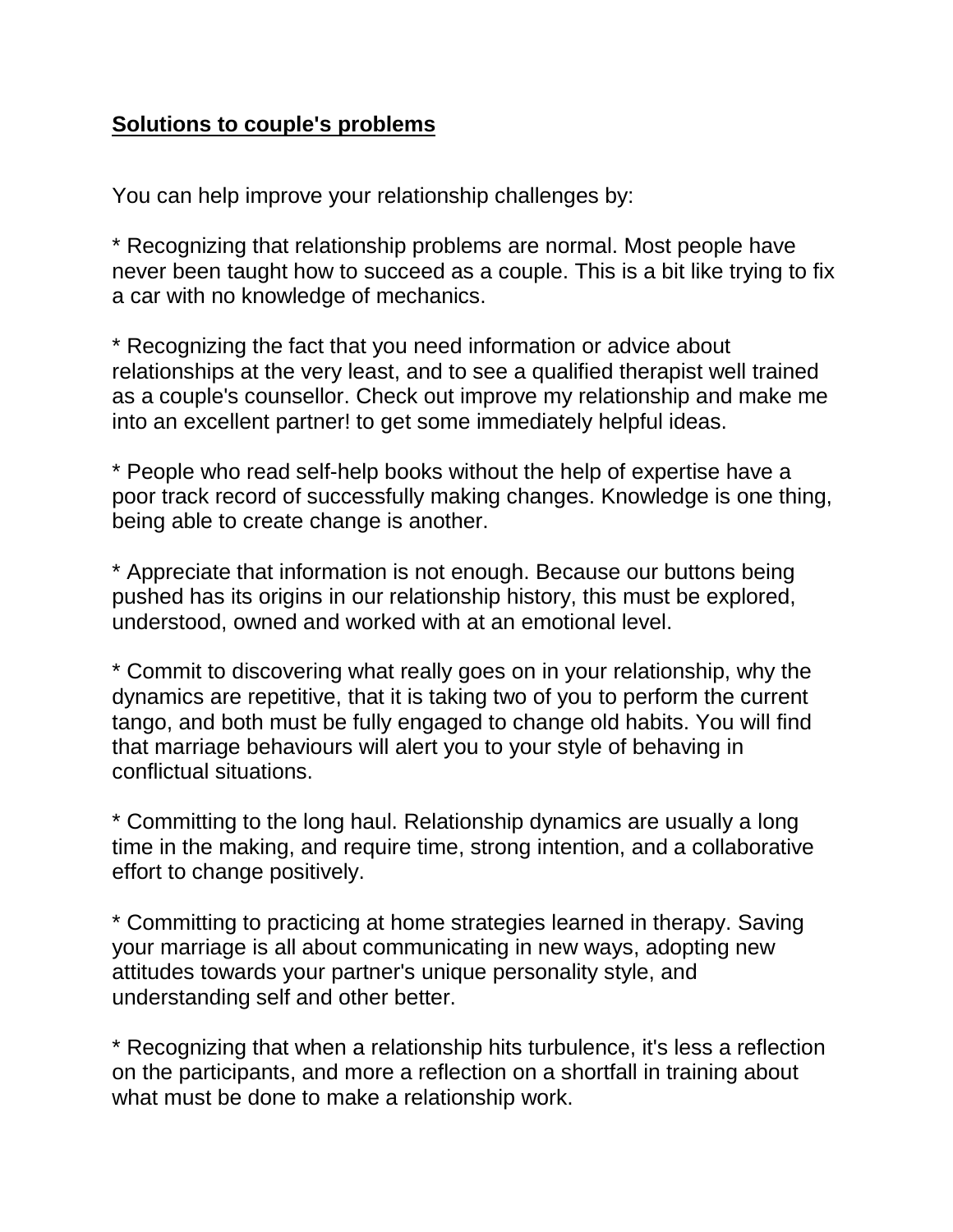\* Learning more about yourself. Because we each bring baggage from our past to a relationship, noticing how we react under relationship stress is essential so that we can learn to manage those reactions more productively Learning the art of creating a constructive marriage is essential. Check out the article Tips for a Successful Relationship.

## **Solutions that don't work:**

\* Doing more of what drives a wedge between you. Notice what you do that upsets your partner, and consider whether or not more of this will help save your marriage.

\* Showing contempt, being critical, stonewalling, being defensive, or being belligerent have all been shown to be predictors of imminent divorce. Read save your marriage to learn more.

\* Wanting to be right, or placing an emphasis on being right when you disagree with your partner, is often an indication that you're barking up the wrong tree. The world is awash with divorced people who had all the answers.

\* Emotions are a guidance system, indicating what is going on for you in your relationship. Rather than ignoring them, or rubbishing them, successful couples use their feelings to alert them to the need to communicate constructively.

\* Neither pursuing your partner, nor withdrawing, are successful ways to manage conflict. Read the article which explains why, and offers better alternatives to driving your relationship towards divorce. Save your marriage offers grim insight into those habitual and undermining behaviours that you just can't afford to let rip on your partner.

\* Ignoring a disagreement - walking away from the problem. This approach leaves festering emotions, greater distrust, and greater insecurity about the relationship. Over time, hurt, resentment and anger will build. Each of these slowly, like a cancer, eats away at the love that originally dominated the relationship.